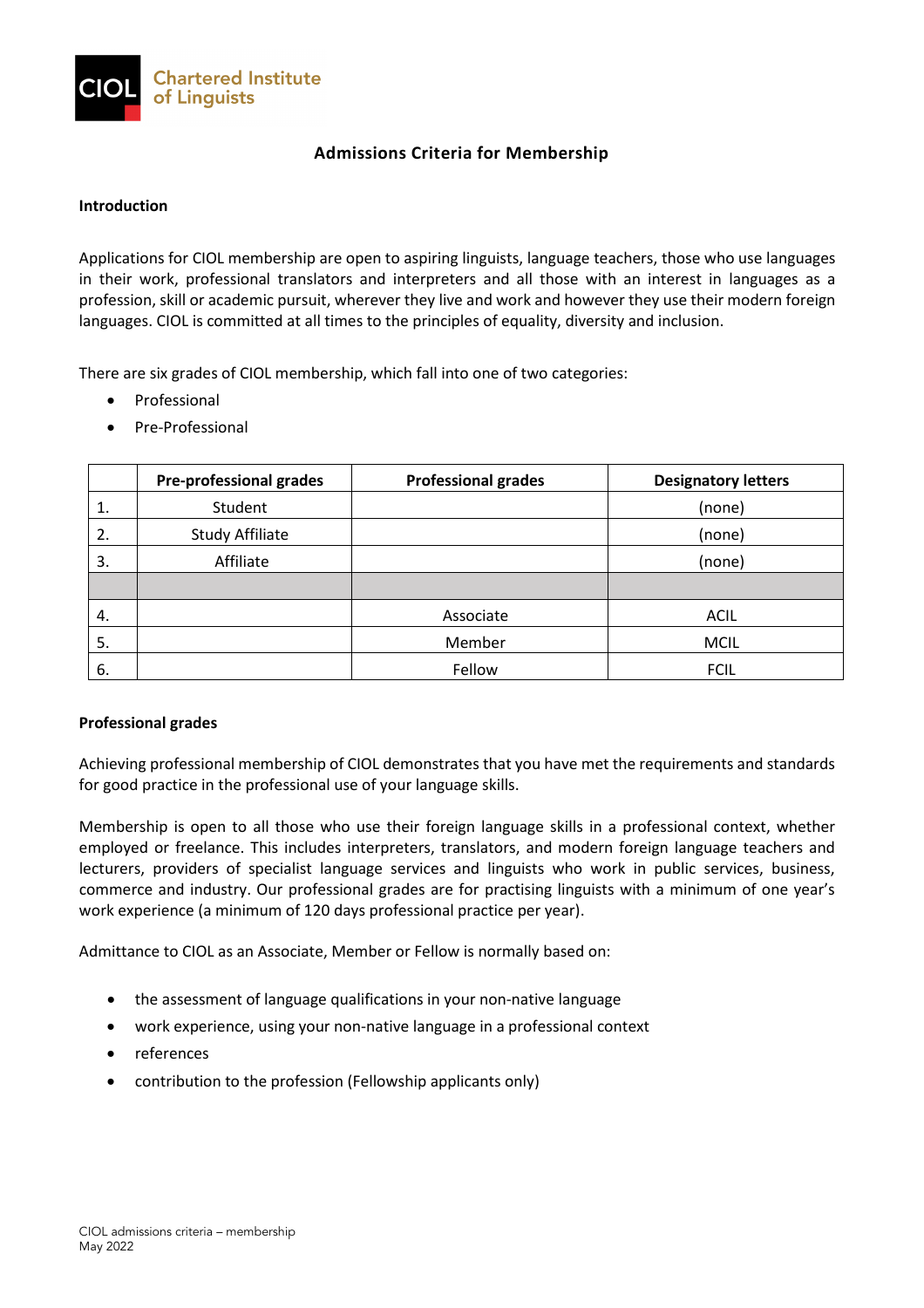## **Pre-professional grades**

The three affiliate grades are for linguists who are:

- studying an academic, vocational or professional language qualification
- just starting their career
- using languages in the course of their work but where languages are not the main component of their job

### **Admissions criteria**

## **Student Affiliate**

To join as a Student Affiliate you will normally be enrolled or working towards achieving one of the following:

- a degree in a foreign language
- a joint honours degree which includes a foreign language i.e. interdisciplinary programmes with a foreign language component
- a postgraduate programme in a foreign language or specialism such as translation or interpreting
- a language related vocational qualification

Your course of study will normally be at degree level or higher. However, this grade of membership is also open to linguists preparing for lower level language qualifications.

Applications are welcome from all students worldwide

## **Note: If you are preparing for one of CIOL's professional qualifications, you may apply to join as a Study Affiliate – see below.**

### **Study Affiliate**

Study Affiliate is designed to support those people studying for a professional qualification in Translating or Interpreting and can support those taking the following exams:

- CIOL Qualifications (CIOLQ<sup>1</sup>) Level 7 Diploma in Translation
- CIOLQ Level 6 Diploma in Police Interpreting
- CIOLQ Level 6 Diploma in Public Service Interpreting
- CIOLQ Certificate in Bilingual Skills

To join, a person should be studying or taking an exam outside of University or Schooling. This is the first taste of membership with CIOL but is not considered a professional membership.

### **Affiliate**

CIOL Affiliate is open to anyone using their language skills in a professional context, or language practitioners who do not yet meet the entry criteria to be admitted as an Associate.

You can also apply if your language skills are of a standard to be a valuable professional tool but are not the sole or main focus of your work (for example a person who works in marketing and uses their second language to support this role).

 $^1$  CIOLQ i[s CIOL's associated educational charity,](http://www.ciol.org.uk/iolet-governance) charity number 1090263. It is an awarding organisation accredited by Qfqual – Office for Qualifications and Examinations Regulation).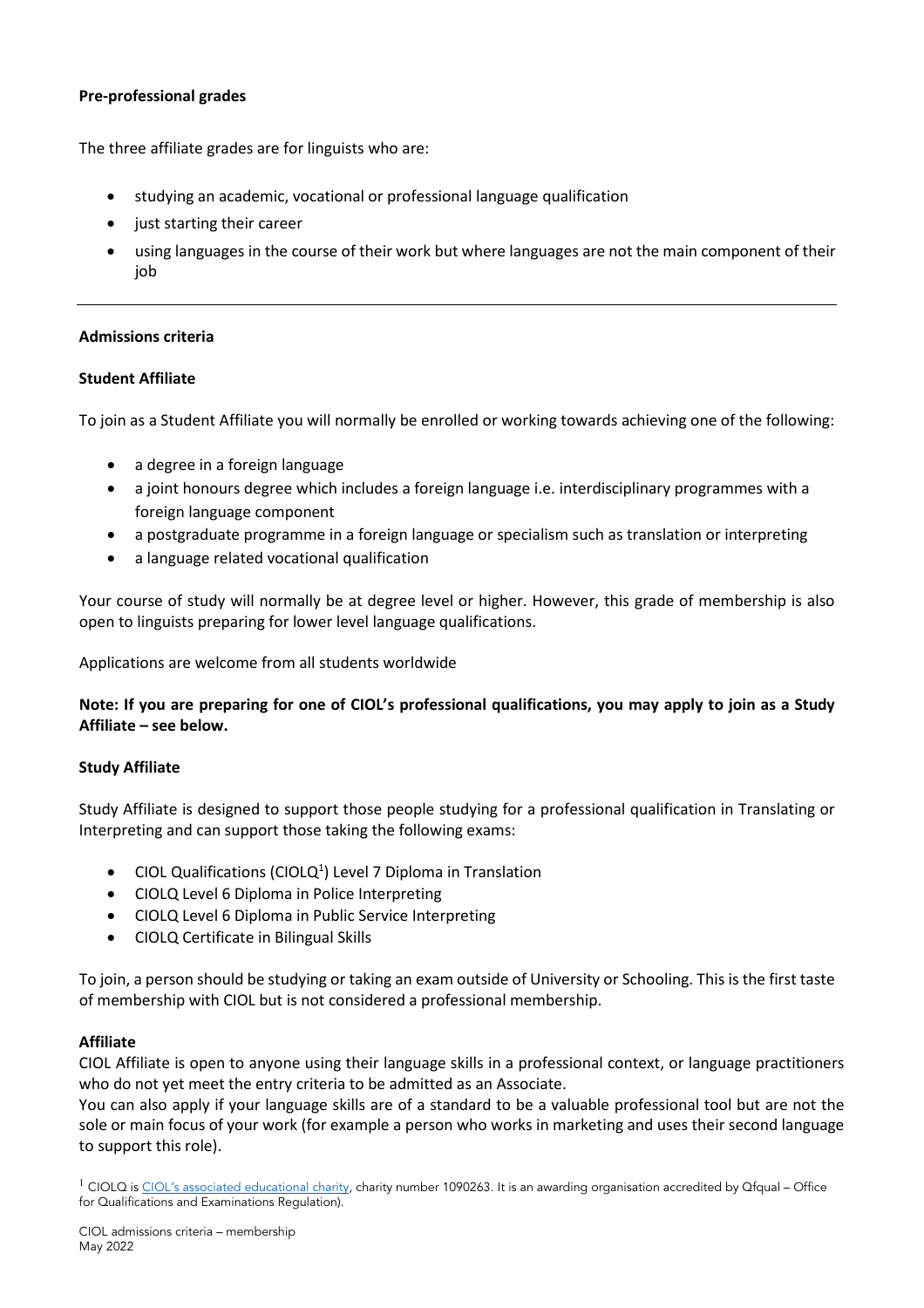### **Who can become a CIOL Affiliate?**

You can apply to become CIOL Affiliate if you are a bilingual or multilingual professional who meets one of the following criteria:

- Have a minimum of two years' recent work experience using their languages professionally as part of another role
- Have a language degree in translation or interpreting or one in a second language but no current working experience
- Hold a lower-level qualification such as a Level 3 community interpreting qualification and/or the CIOLQ [Certificate in Bilingual Skills](https://www.ciol.org.uk/cbs) (CBS) or equivalent qualification along with two years' working experience.

As an applicant you will need to provide a CV that demonstrates that you match the above criteria along with two referees who can confirm the quality of your work in your non-native language.

*Please note Affiliate members receive no AGM voting rights and are not entitled to use CIOL designatory 'letters' after their name.* 

## **Professional grades**

## **Associate – ACIL**

To become a CIOL Associate member (ACIL), you will normally hold one or more of the following qualifications:

- CIOL Qualifications (CIOLQ) Diploma in Translation
- CIOLQ Diploma in Public Service Interpreting
- CIOLQ Diploma in Police Interpreting
- A BA or higher degree in a second language
- A BA or higher degree in translation or interpreting
- A joint honours degree which includes a significant language component, e.g. Business and German

You will also need at least one year's work experience (minimum of 120 days professional practice) using your foreign language skills.

Other certificates and diplomas (at degree and post graduate level) may also be considered on the basis that CIOL is able to determine comparability through Ofqual or Ecctis.

Given the applied nature of their qualifications, holders of the Level 7 CIOLQ Diploma in Translation, Level 6 CIOLQ Diploma in Public Service Interpreting or the Level 6 CIOLQ Diploma in Police Interpreting are directly eligible for Associate membership on achieving their qualification. Holders of Masters degrees in Translation and Interpreting are also likely to be directly eligible for Associate membership subject to confirmation by the Membership team.

As an applicant you will need to provide a CV that demonstrates that you match the above criteria along with two references, which confirm the quality of and your ability to work in your non-native language.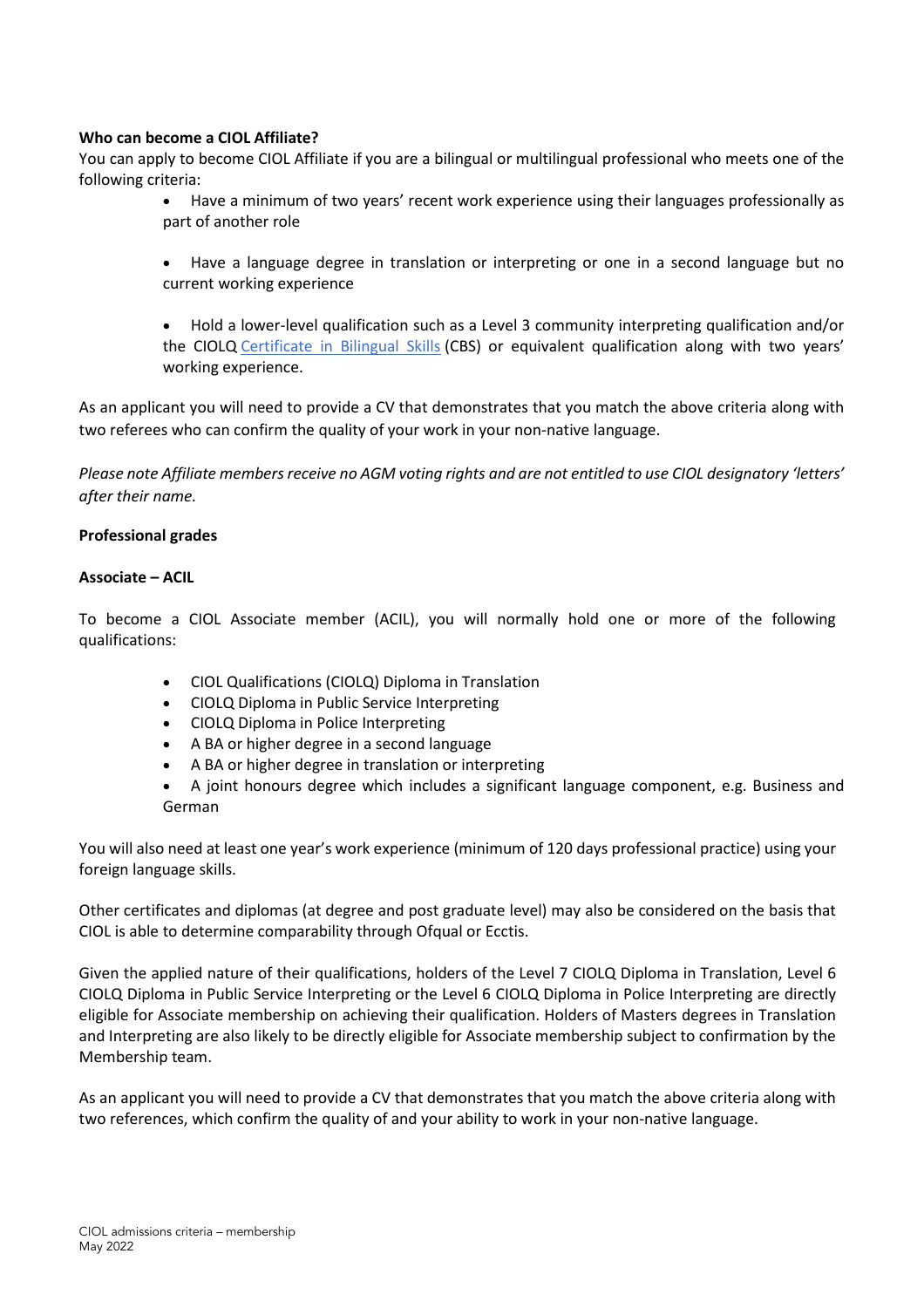## **Special Consideration**

If you do not meet the criteria for Associate above (for example you do not hold one of the required qualifications) but you can evidence at least three years' work experience (minimum of 120 days per annum) making use of your language skills to a professional level (as set out in the CIOL Professional Language Levels [Framework\)](https://www.ciol.org.uk/language-level-frameworks), then we may be able to treat your application as a special consideration case. References will be required to assist with the assessment of your Special Consideration application. Please contact the membership team for further guidance before completing your application.

## **All Associate members can upgrade to full Member once they have obtained the requisite work experience and/or qualifications.**

## **Associate – ACIL (Education Pathway)**

To become an Associate member (ACIL), you will normally have one or more of the following qualifications:

• a degree or postgraduate qualification in your non-native language(s) or language specialism such as translation or interpreting

• a joint honours degree which includes a foreign language, for example Business and/with German

• other certificates, diplomas at degree and postgraduate level will be considered You also need one year's work experience or two years part-time experience

If upgrading from a pre-professional grade you will need to evidence career progression since the date of your original admission. Special consideration: if you do not meet the above criteria (for example you do not hold a requisite qualification) but you have at least three years' work experience using your foreign language skills, then we will be able to treat your application as a special consideration case. References will be required to assist with the assessment of your application. Please contact the membership team for further guidance before completing your application. All Associate members can upgrade to full Member (MCIL) once they have obtained the requisite work experience and/or qualifications.

## **Member – MCIL (For Translators, Interpreters and people not involved in Education)**

To become a full Member (MCIL), you will normally have one or more of the following qualifications:

- CIOLQ Level 7 Diploma in Translation
- CIOLQ Level 6 Diploma in Public Service Interpreting
- CIOLQ Level 6 Diploma in Police Interpreting
- a degree or postgraduate qualification in your non-native language or language specialism such as translation or interpreting
- a joint honours including at least one foreign language
- Other certificates, diplomas at degree and postgraduate level will be considered

**You also need** a minimum of three years' work experience (averaging 120 days professional practice per year) using your foreign language skills, two years' experience (averaging 120 days professional practice per year) if you hold the Diploma in Translation or a post-graduate qualification in your non-native language or language specialism.

If you currently hold NRPSI (National Register of Public Service Interpreters) Full Status you will automatically qualify for MCIL.

If upgrading from ACIL (or a pre-professional grade) you will need to evidence career progression since the date of your admission.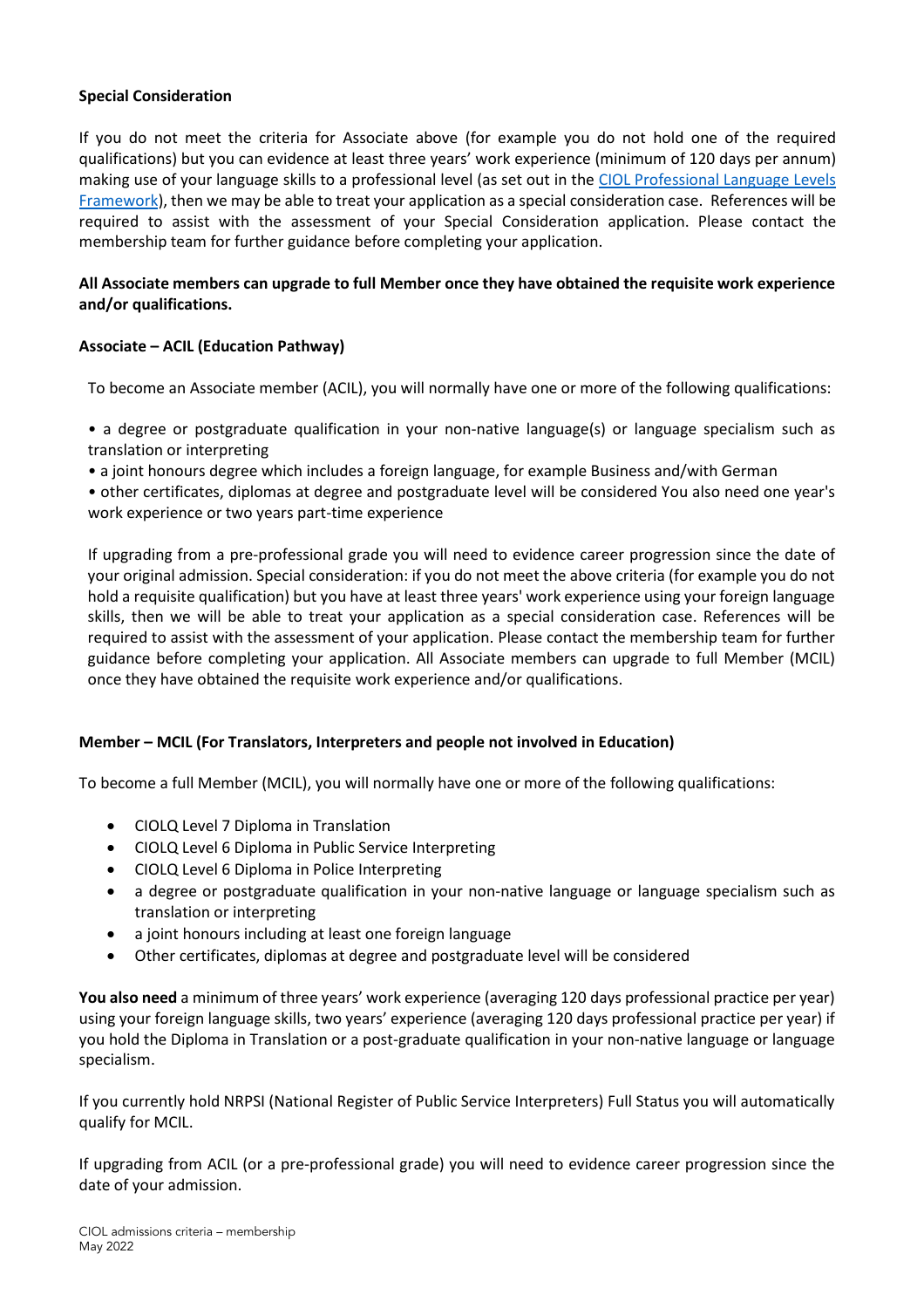## **MCIL (Education Pathway)**

Applicants for full Member grade will normally be practising educators with the following:

• A degree at any academic level in their non-native language or language specialism, plus three years' experience current full-time\* or 5 years part-time\*\* work using your language skills in Education over a longer period is also acceptable

Other certificates and diplomas (at degree and post graduate level) will also be considered on the basis that CIOL is able to determine comparability through UK NARIC, other degrees obtained as a result of sitting an exam at C1 or above in Common European Framework of Reference for languages (CEFR) scale.

If you do not meet the criteria (for example you do not hold the requisite qualification), but you have at least five years' work experience using your foreign language skills in an education context, then we may be able to treat your application as a special consideration case. Please contact the membership team for further guidance before completing your application.

\*CIOL considers full time work a minimum of 120 days per year

\*\*Part-time should be at least 50 days per year or should go through as a special case

**Special consideration:** If you do not meet the criteria (for example you do not hold the requisite qualification), but you have **at least five years' work experience** (averaging 120 days professional practice per year) **using your foreign language skills in a professional context,** then we may be able to treat your application as a special consideration case. Please contact the membership team for further guidance before completing your application.

## **Chartership**

Applicants for MCIL may also be eligible for chartership. To become chartered, in addition to the criteria stipulated for MCIL you must be regularly engaged in Continuing Professional Development (CPD) and be able to submit a two-year record of your CPD activities, a reflective statement and 12-month forward CPD plan. Please refer to the document [Admissions Criteria for Chartership](http://www.ciol.org.uk/sites/default/files/Admissions-criteria-CL.pdf) available from [www.ciol.org.uk/chartership](http://www.ciol.org.uk/chartership) for further guidance.

## **Fellow of The Chartered Institute of Linguists – FCIL**

Fellowship is CIOL's highest level of professional membership and may be awarded to a Member with a high level of linguistic competence and distinguished service to languages, who will then be expected to become a role model and ambassador for CIOL and the language profession. Thus the purpose of the Fellowship award is to recognise and encourage ongoing service to the profession, languages and other linguists, rather than to confer status or recognise time as a Member.

A fellow embraces language(s), leads within the profession, pushes boundaries in their work and activities, and seeks opportunities to share their knowledge and expertise.

When considering an award of Fellowship, the Membership Committee will attach particular importance to an applicant's personal statement looking at their career progression, their contributions to the profession and others, and their standing as a linguist. They will then consider the application, informed by the criteria below:

### **FCIL Criteria**

Ample evidence of a sustained service/contribution to the personal growth and success of others, the wider language profession and/or the promotion of the study and wider use of languages, through one or more of the following endeavours: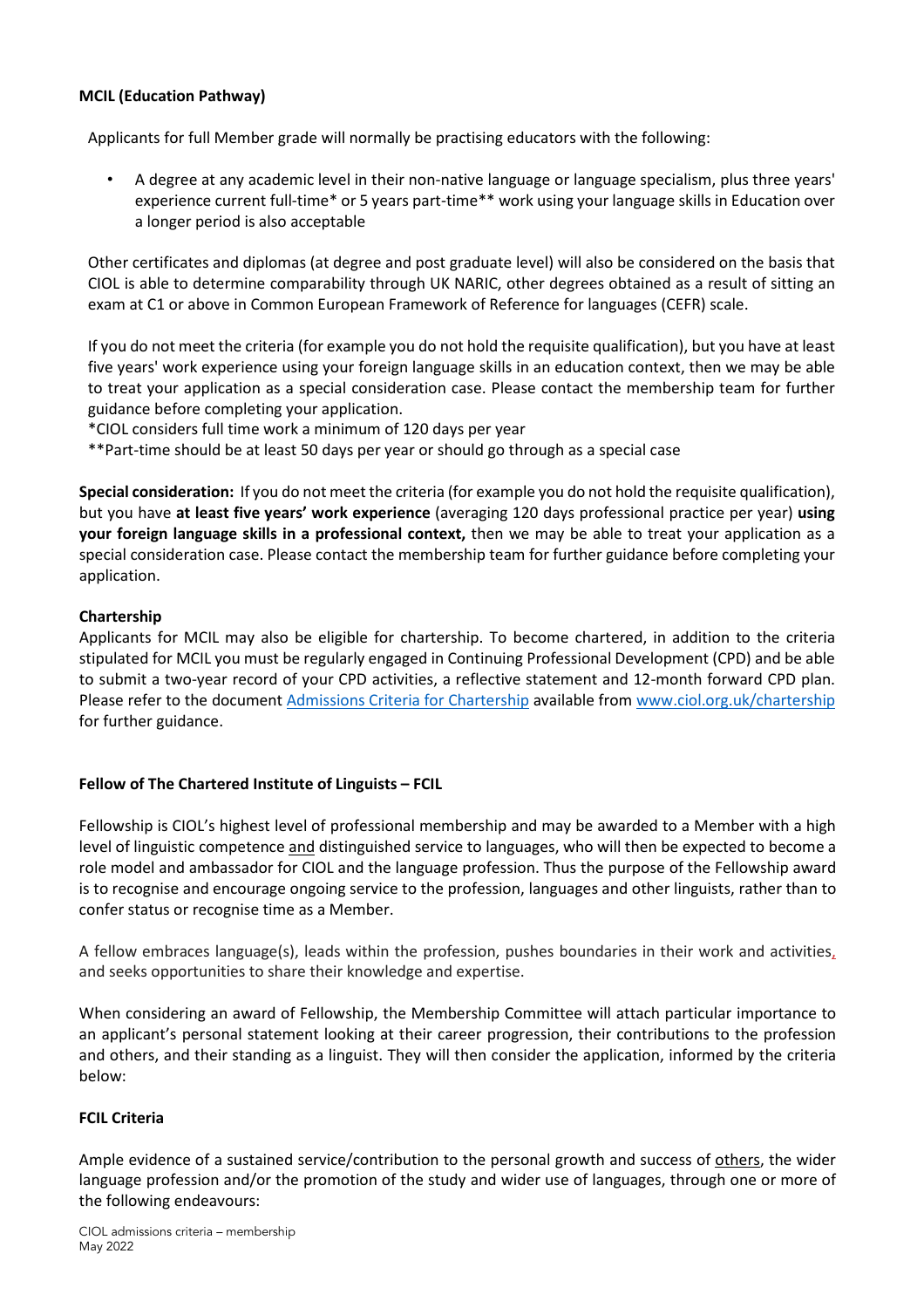- Academic research and publication
- Teaching and scholarship
- Contribution to the Continuous Professional Development (CPD) of others
- Mentoring
- Advocacy
- Supporting the societies, divisions and governance of CIOL
- Other contribution clearly demonstrating that the applicant meets the criteria

#### **Advice to Applicants:**

To be considered for Fellowship (FCIL), you will normally be a full Member of CIOL (MCIL). In addition, you will have made a sustained and significant contribution to languages and the language profession over-and-above the ordinary performance or professional contribution/output expected as part of your work. This should include a significant contribution to the growth and development of others. Applicants for Fellowship will normally have a minimum of 10 years' experience in the languages profession.

For members, applications to upgrade to Fellowship may be considered by CIOL once a member has completed 12 months' membership at MCIL level.

For non-members, applications for Fellowship may be considered by CIOL once the applicant has completed 12 months' membership at MCIL level.

All applications for Fellowship will be considered by the CIOL Applications Committee which meets regularly throughout the year.

### **Chartership**

Applicants for MCIL may also be eligible for chartership. To become chartered, in addition to the criteria stipulated for FCIL you must be regularly engaged in Continuing Professional Development and be able to submit a two-year record of your CPD activities, a reflective statement and 12-month forward CPD plan. Please refer to the document [Admissions Criteria for Chartership](http://www.ciol.org.uk/sites/default/files/Admissions-criteria-CL.pdf) available from [www.ciol.org.uk/clac.](http://www.ciol.org.uk/clac)

#### **Making an appeal – membership**

CIOL's decision is final in all cases. However, applicants may appeal on the grounds of mitigating circumstances such as a procedural defect in the conduct of the membership assessment. Please visit [www.ciol.org.uk/appeals](http://www.ciol.org.uk/appeals) for more information.

### **General notes**

- 1. The conditions for admission are laid down in the Rules, which are agreed at the CIOL Annual General Meeting. Any changes to the Rules will be published on [www.ciol.org.uk.](http://www.ciol.org.uk/)
- 2. Applications for admission should be made online. If this is not possible, or for additional support, please contact the membership team on +44 (0)20 7940 3100.
- 3. All applications (with the exception of Student Affiliate and Study Affiliate) must be accompanied by an assessment fee of £25.00 which is non-refundable.
- 4. The Membership team considers membership regularly.
- 5. Special consideration cases and all fellowship applications are automatically referred to the CIOL's Applications Committee which meets regularly throughout the year.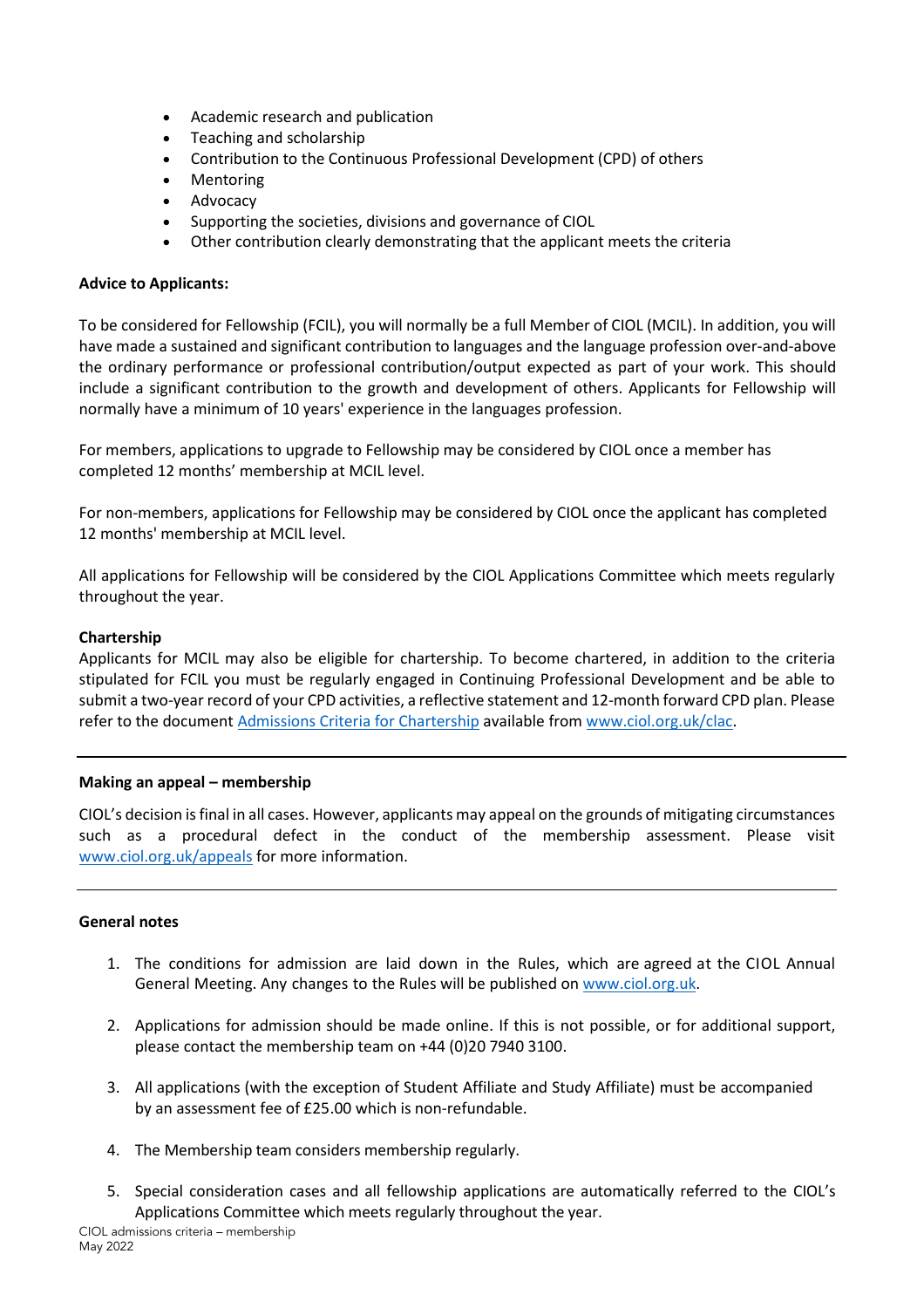- 6. CIOL reserves the right to offer you a grade of membership that may be higher or lower than the grade applied for based on your application.
- 7. Non-UK awarded qualifications will be considered on the basis that CIOL is able to determine comparability to UK awarded qualifications.
- 8. CIOL will treat all applications equally, fairly and with impartiality and will not discriminate on the grounds of age, disability, gender assignment, marriage or civil partnership, pregnancy, race or ethnic origin, religion or belief. Please refer to the full Equality, Diversity and Inclusion policy available from [www.ciol.org.uk/edi](http://www.ciol.org.uk/edi) for further information.
- 9. In all cases, CIOL's decision is final see Making an Appeal above.

### **Terms and Conditions of Membership**

- 1. You will be admitted into Membership under the conditions for admission as laid down in the Rules, which are agreed at the CIOL Annual General Meeting. Any changes to the Rules will be published on [www.ciol.org.uk.](http://www.ciol.org.uk/)
- 2. The term of membership for Student Affiliates is determined by the length of the course being studied.
- 3. Applications for membership are accepted at any time of the year. Membership is on a rolling 12 month period from the date your application is confirmed, on receipt of: 3.1 the specified membership subscription fee 3.2 satisfactory references
- 4. By joining CIOL you will be agreeing to observe the provisions of the Charter and By-laws, the Rules and the Code of Professional Conduct and other such regulations as may be made from time to time. Copies available from [www.ciol.org.uk/code.](http://www.ciol.org.uk/code)
- 5. You will also agree to your personal data being held by the CIOL for the duration of your membership; for full details on how we will use and protect your personal data please read CIOL's Privacy Notice available fro[m www.ciol.org.uk/privacy](http://www.ciol.org.uk/privacy)
- 6. You will also agree to be listed in the CIOL register of members and the related Member Check facility, which will be accessible to the general public, via [www.ciol.org.uk/check.](http://www.ciol.org.uk/check) In addition, if you are awarded chartership, you further agree to be listed as a Chartered Linguist on the Member Check facility. If you do not want to be listed in the Member Check Facility, please contact the membership team on +44 (0)207 940 3100 or by email [membershipteam@ciol.org.uk.](mailto:membershipteam@ciol.org.uk)
- 7. You agree wherever possible, to provide CIOL with a personal email address (where available) and to receiving emails and other communications in relation to your CIOL membership. You will be given the opportunity to manage your own mailing preferences and to select which information you wish to receive from us via your online MY CIOL account page. For full details on how we will use and protect your personal data please read CIOL's Privacy Notice available from [www.ciol.org.uk/privacy.](http://www.ciol.org.uk/privacy)
- 8. Should your membership lapse, CIOL will retain your personal data for the following periods:
- Financial data will be retained for a period of up to seven years
- Membership data, including personal data, will be retained for a period of up to three years during